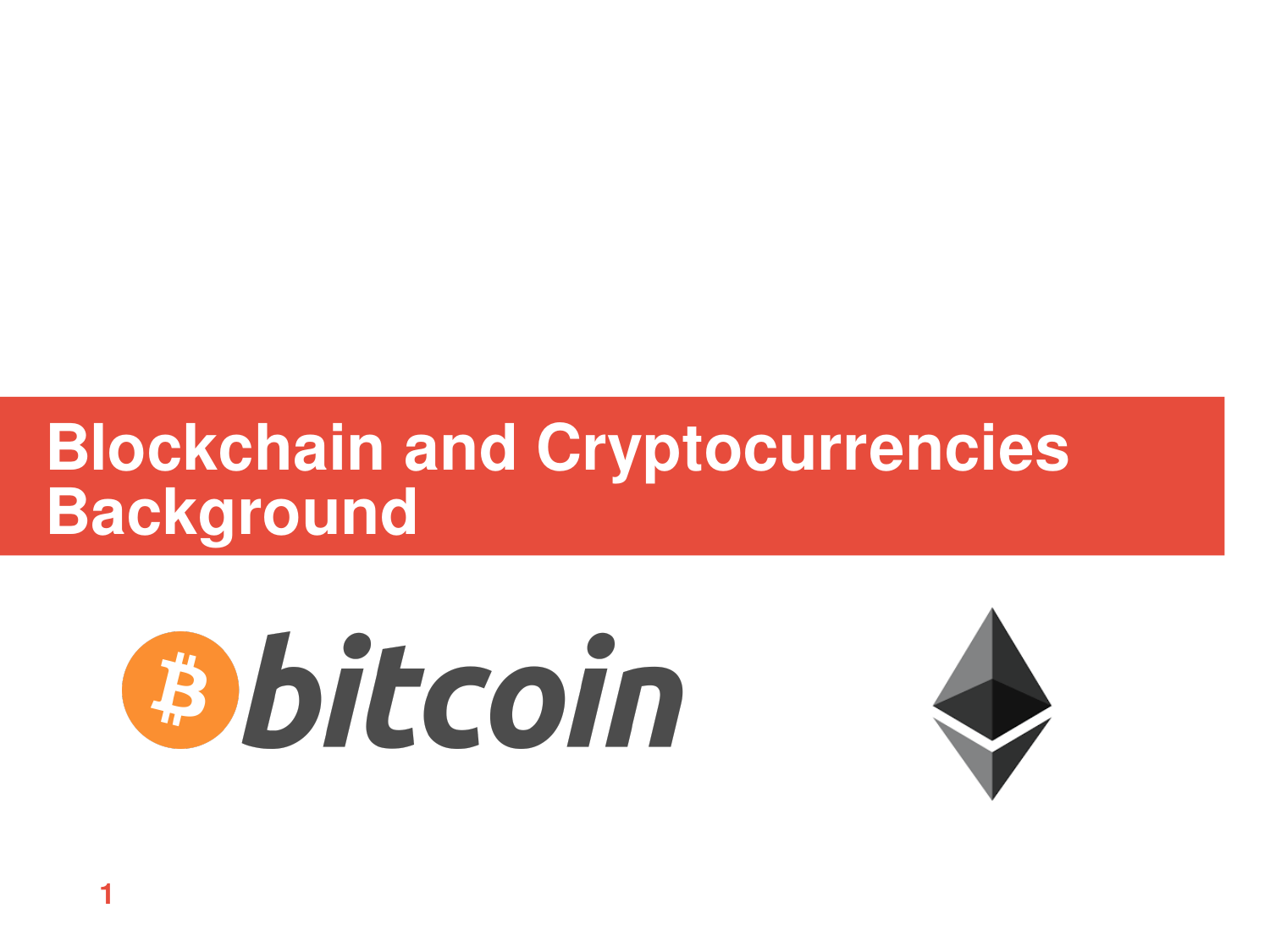# **Cryptocoins**

## **Virtual money**

- $\bullet$  money = something that I believe has value because I believe that others believe has value
	- no inherent value, only ability to exchange
- usually this collective hallucination ("consensus") starts from a trusted authority
- in cryptocurrencies: decentralized consensus, possible without trusted authority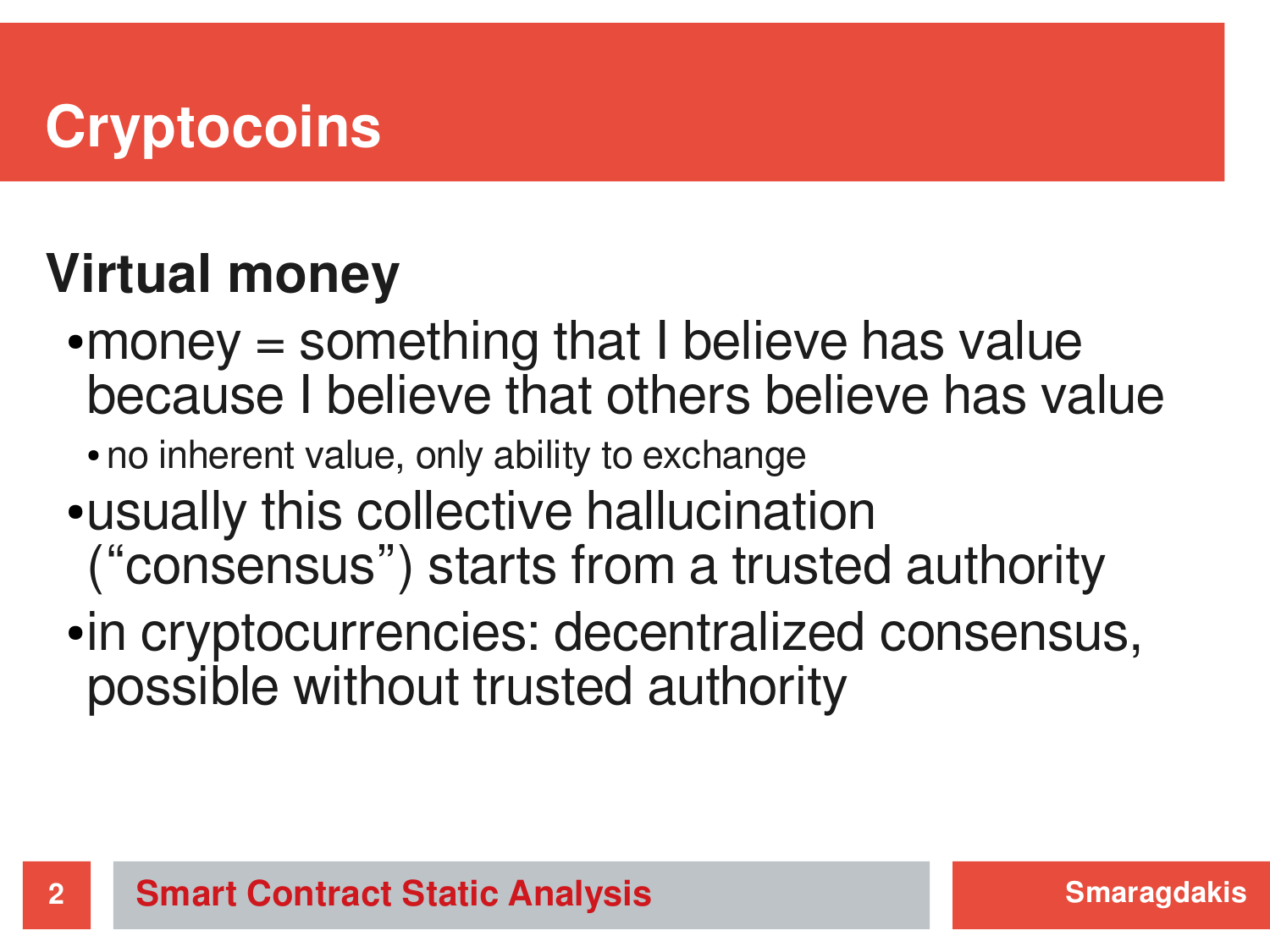

HOME INTL v NEWS MARKETS INVESTING TECH MAKE IT VIDEO SHOWS MORE

Search Quotes, News & Video

#### **CRYPTOCURRENCY**

FX | AMERICAS FX | ASIA FX | EU FX | CRYPTOCURRENCY

#### Ethereum hits a fresh record high and is up over 13,000% in a year

 $Q$ 

- The price of ethereum hit an all-time high of \$1,417.38 on Wednesday, according to CoinDesk
- The cryptocurrency's price is up around 60 percent in the last week
- Steven Nerayoff, a co-creator of ethereum, said it could "easily" double or triple this year

#### Arjun Kharpal | @ArjunKharpal

Published 3:16 AM ET Wed, 10 Jan 2018 | Updated 9:56 AM ET Wed, 10 Jan 2018

#### **SL CNBC**

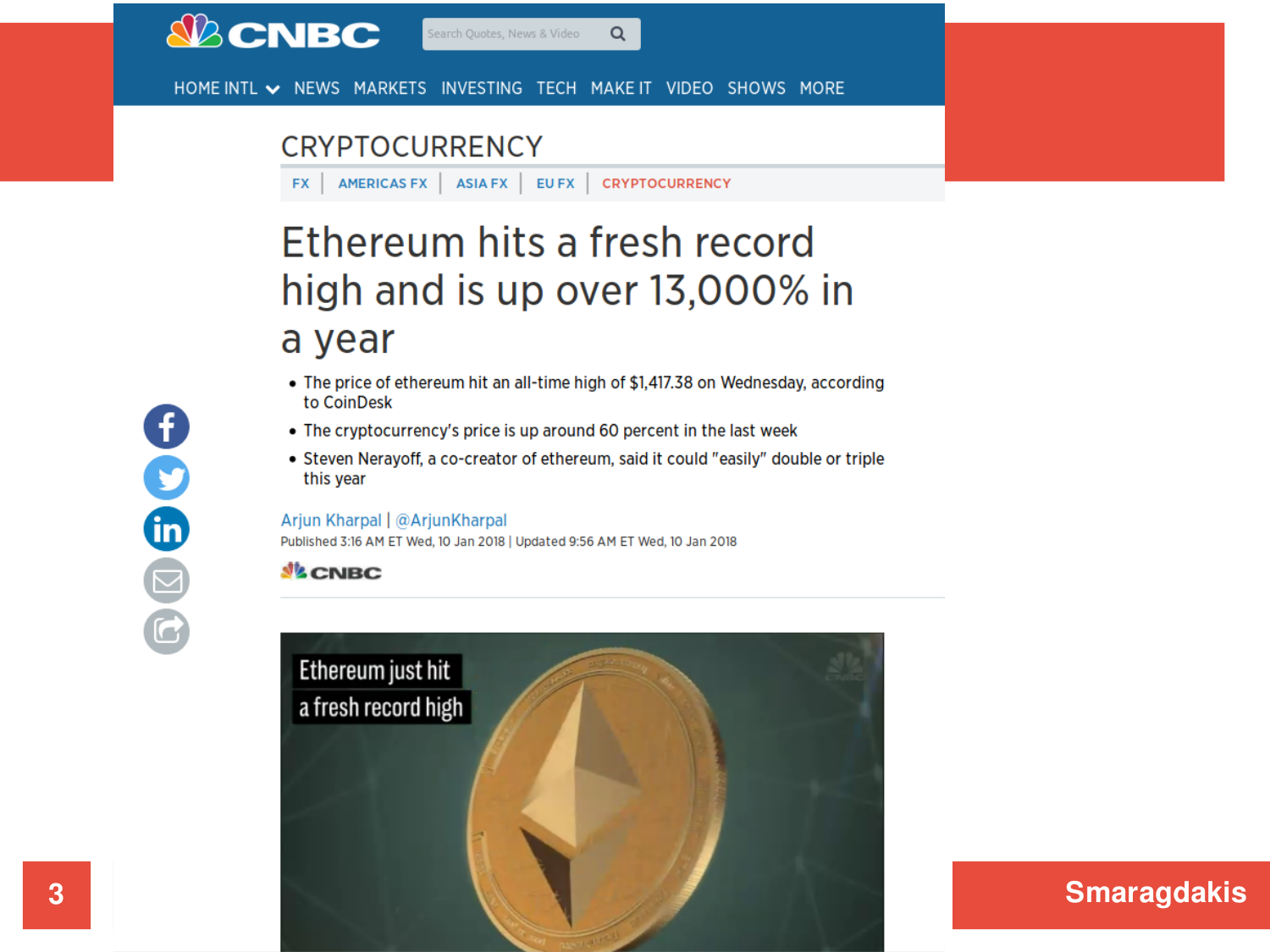|         | <b>Bitcoin (USD) Price</b>                                                                     |                                                                  | <b>Closing Price</b>                                                                      | OHLC                                 |
|---------|------------------------------------------------------------------------------------------------|------------------------------------------------------------------|-------------------------------------------------------------------------------------------|--------------------------------------|
|         | All<br>12h<br>1 <sub>h</sub><br>1 <sub>d</sub><br>1w<br>1 <sub>m</sub><br>3m<br>1 <sub>y</sub> |                                                                  | Jan 15, 2018<br>Jul 18, 2010<br>to                                                        | ٠<br>Export                          |
| \$15000 |                                                                                                |                                                                  |                                                                                           |                                      |
| \$10000 |                                                                                                |                                                                  |                                                                                           |                                      |
| \$5000  |                                                                                                |                                                                  |                                                                                           |                                      |
| \$0     |                                                                                                |                                                                  |                                                                                           |                                      |
|         | 2012                                                                                           | CoinDesk BPI in effect<br>2014                                   | 2016                                                                                      | 2018                                 |
|         | $$14,216.94$ $\triangle$ 4.39%                                                                 | <b>Today's Open</b><br><b>Today's High</b><br><b>Today's Low</b> | \$13,619.03<br>Change<br>\$14,307.53<br><b>Market Cap</b><br>\$13,401.24<br><b>Supply</b> | ▲ \$597.91<br>\$0.239T<br>16,804,188 |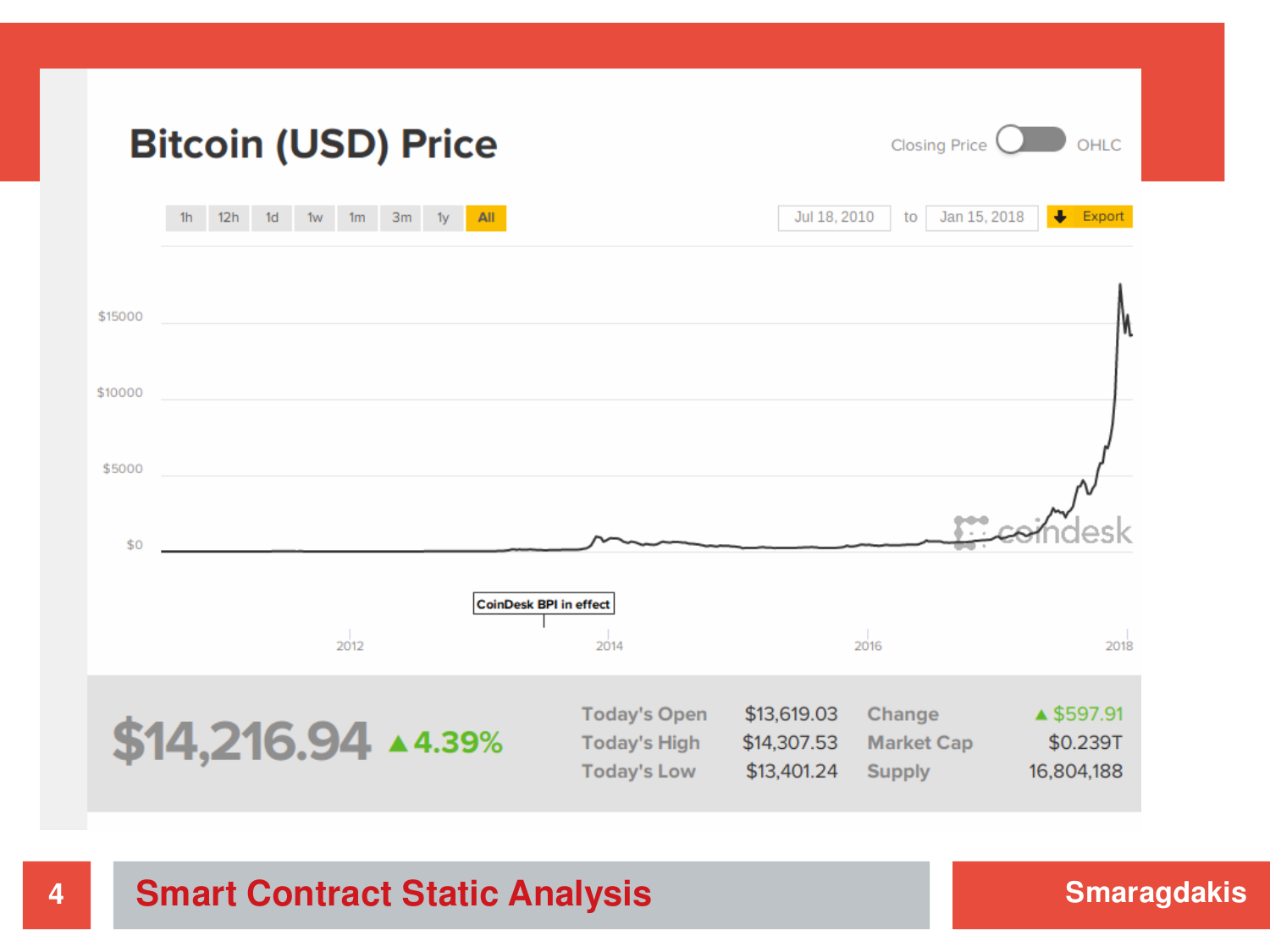# **Cryptography for our Purposes**

# **Two main functions:**

- unforgeable signatures, identification
- publication of boxes with locks that only I can open
	- an infinite number of boxes, of all possible sizes, can fit other boxes inside

# **"Have" = "Know"**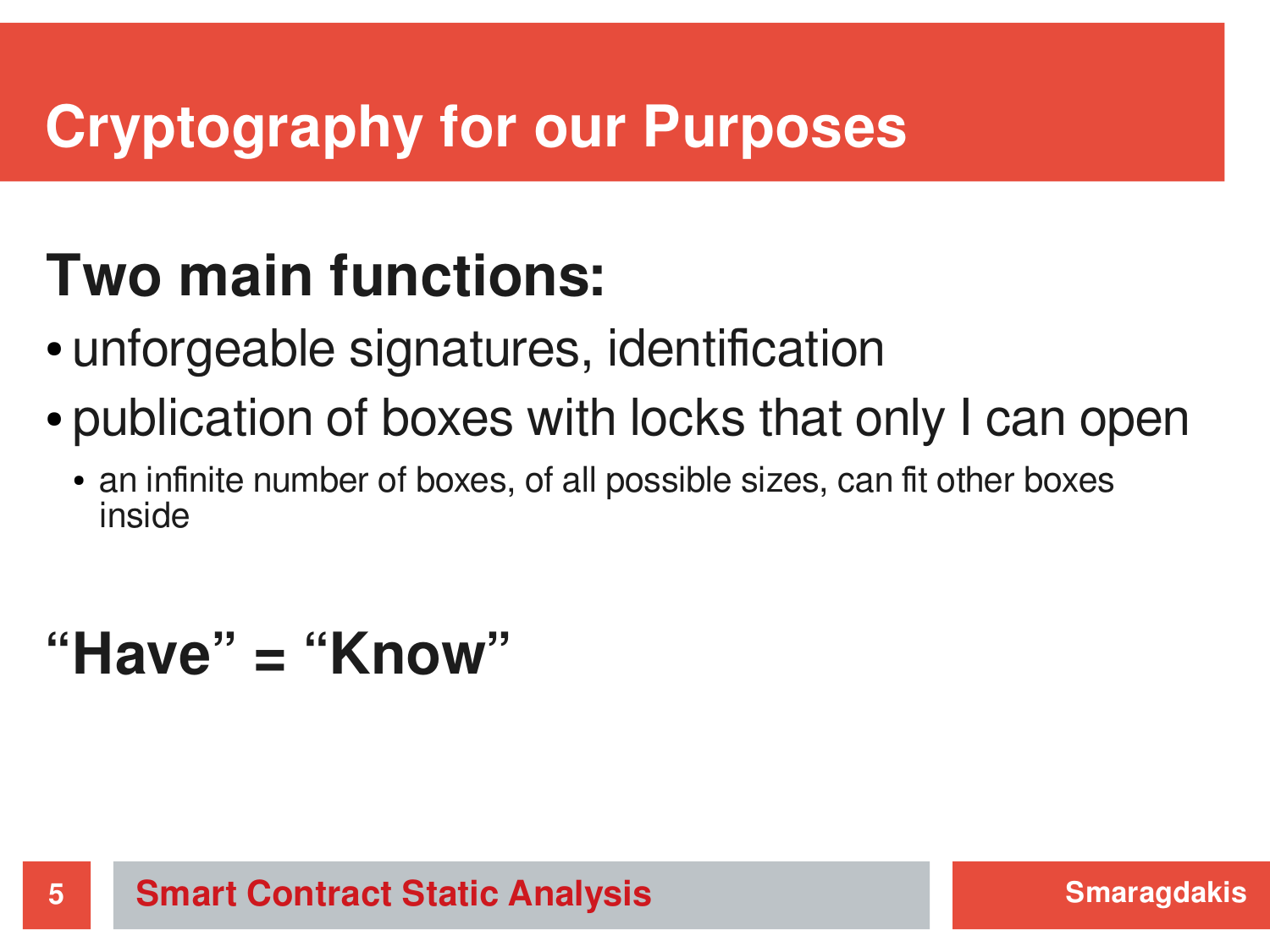# **Blockchain**

#### **A decentralized ledger of transactions**

• maintained by untrusted peers

#### **Continuously expanding chain of blocks**

• longest chain is accepted as valid

#### **Peers collect transactions, try to form new block**

- by mining: solving a crypto-puzzle (proof of work)
- reward for solver ("miner")

#### **Peers accept the block if transactions consistent Blocks sign previous ones**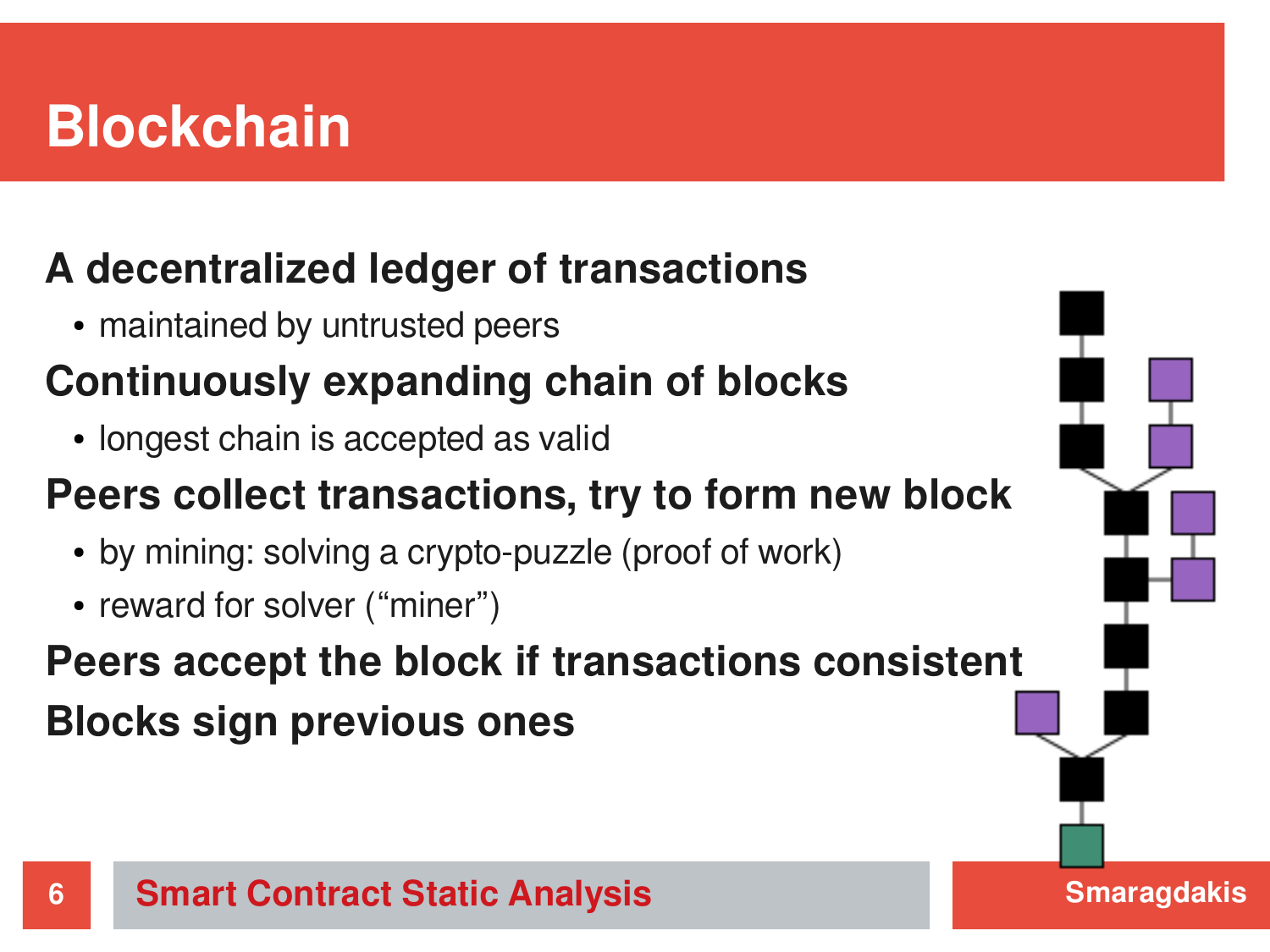#### **Example Structure**

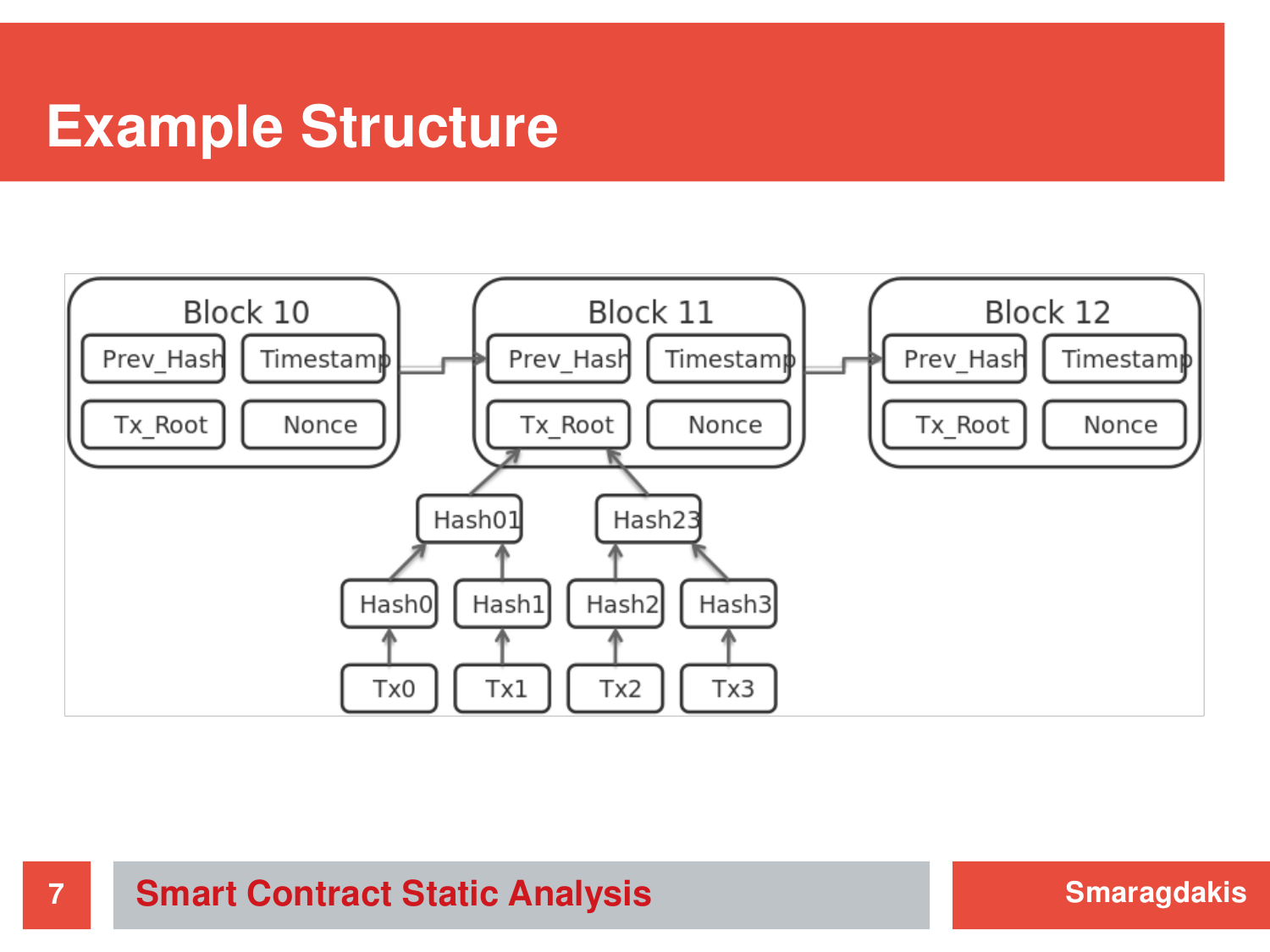## **Ethereum Blockchain**

#### **Main novelty: smart contracts**

- complete programs, persistently on the blockchain
- accounts managed by smart contracts
- can call into them, starts a transaction

# **Gas: fee paid for running them**

- translated in Ether (the Ethereum currency)
- bounded/hard coded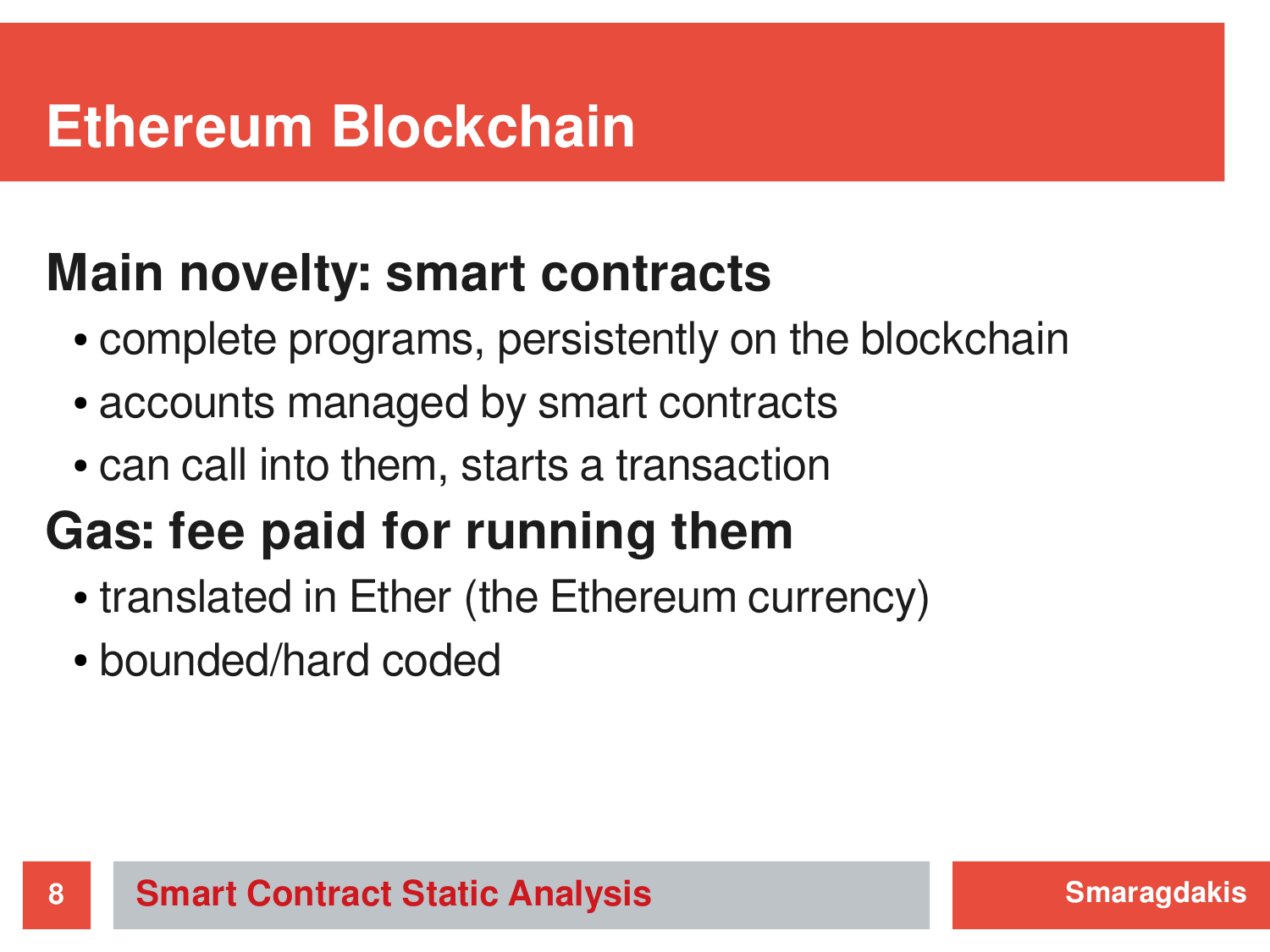## **Security Threats**

#### Digital currency Ethereum is cratering because of a \$50 million hack



Rob Price ⊠ ♥ ① Jun. 17, 2016, 10:34 AM ▲ 30,040



The value of the digital currency Ethereum has dropped dramatically amid an apparent huge attack targeting an organisation with huge holdings of the currency.

The price per unit dropped to \$15 from record highs of \$21.50 in hours, with millions of units of the digital currency worth as much as \$50 million stolen at post-theft valuations.

At a pre-theft valuation, it works out as a staggering \$79.6 million.



**PRINT** 

Martin Hunter/Getty Images

#### **9 Smart Contract Static Analysis Smart Contract Static Analysis**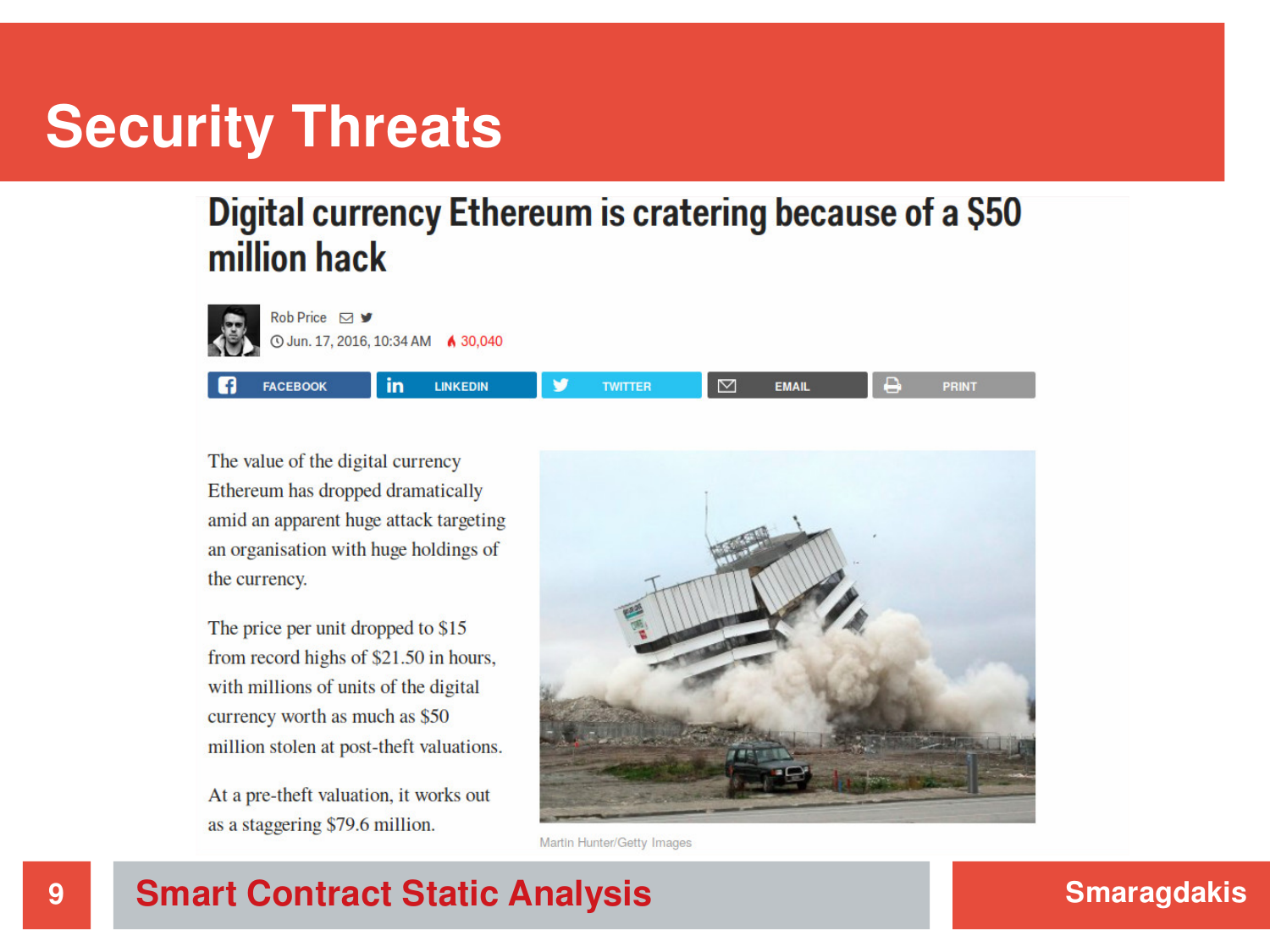#### **Security**

#### **Parity's \$280m Ethereum wallet freeze** was no accident: It was a HACK, claims angry upstart

And we have evidence to prove it, says biz stiffed out of \$1m

By Iain Thomson in San Francisco 10 Nov 2017 at 22:40  $78$ SHARE **v** 



#### **10 Smart Contract Static Analysis Smart Contract Static Analysis Smart Contract Static Analysis**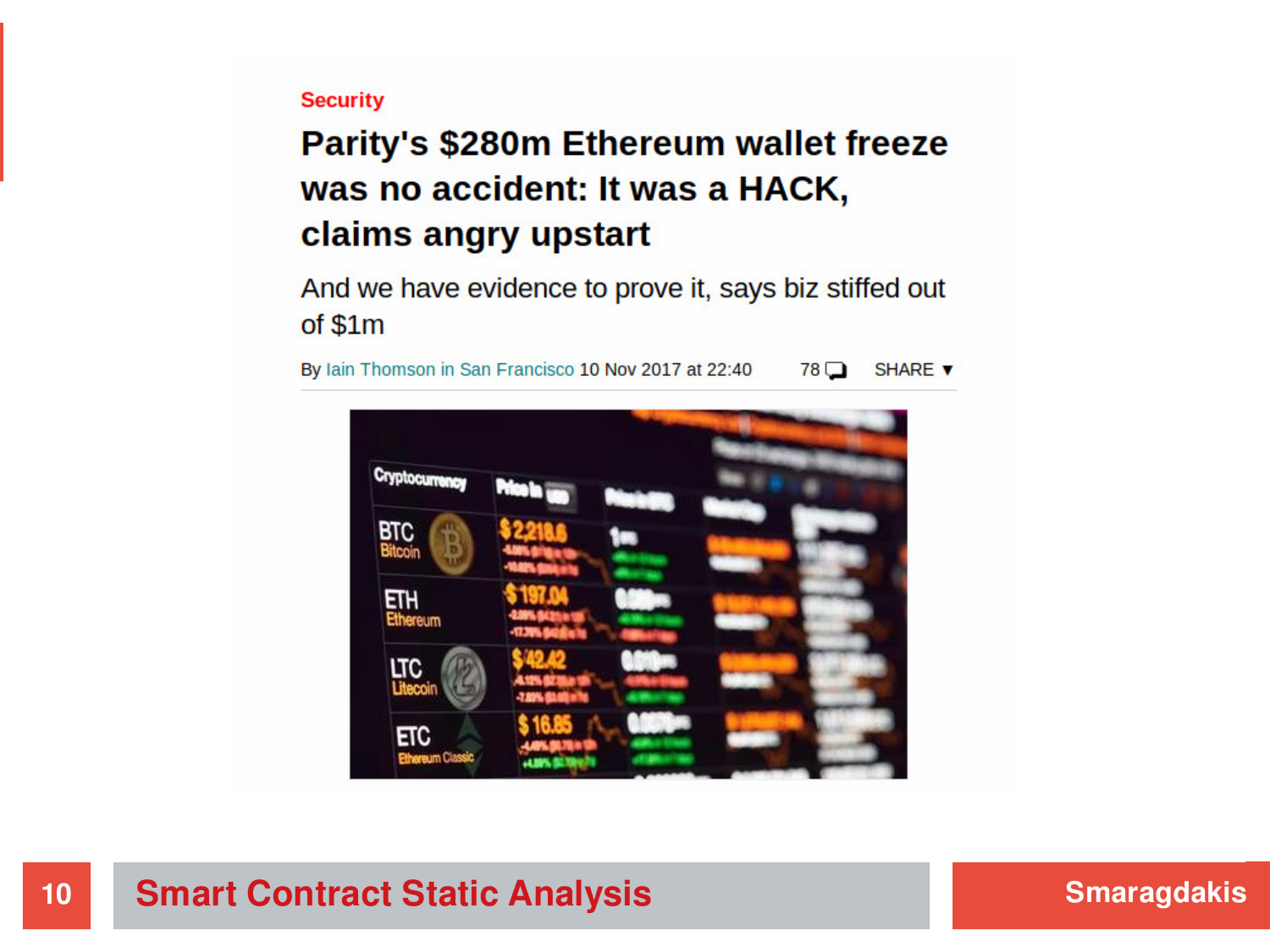### **DAO Hack**

#### **contract SimpleDAO { ... function withdraw(uint amount) { if (credit[msg.sender] >= amount) { msg.sender.call.value(amount)(); credit[msg.sender] -= amount; } } }**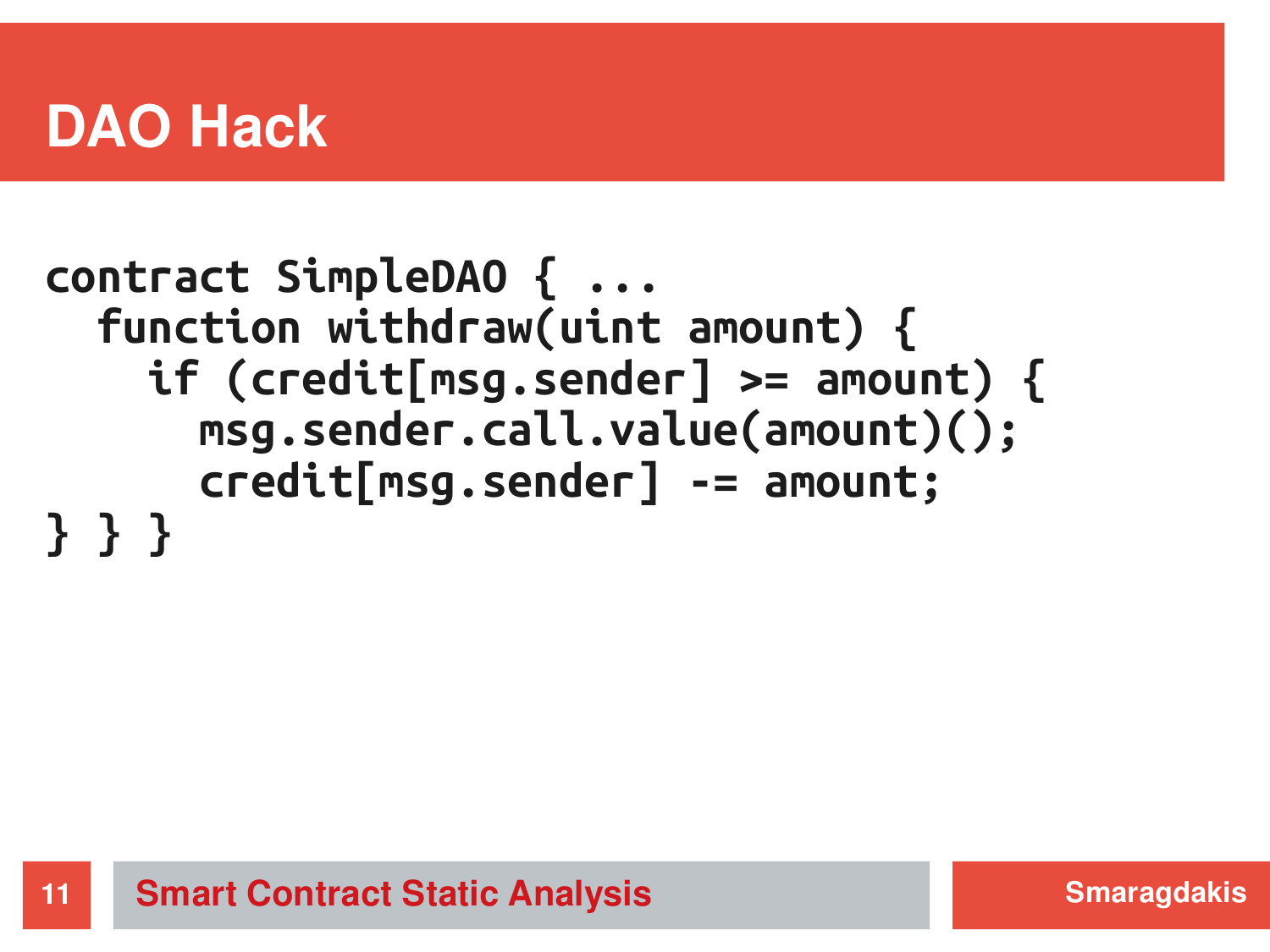## **DAO Hack**

```
contract SimpleDAO { ...
   function withdraw(uint amount) {
     if (credit[msg.sender] >= amount) {
       msg.sender.call.value(amount)();
       credit[msg.sender] -= amount;
} } }
```

```
contract Attack {
   ... function() { dao.withdraw(10); } ...
}
```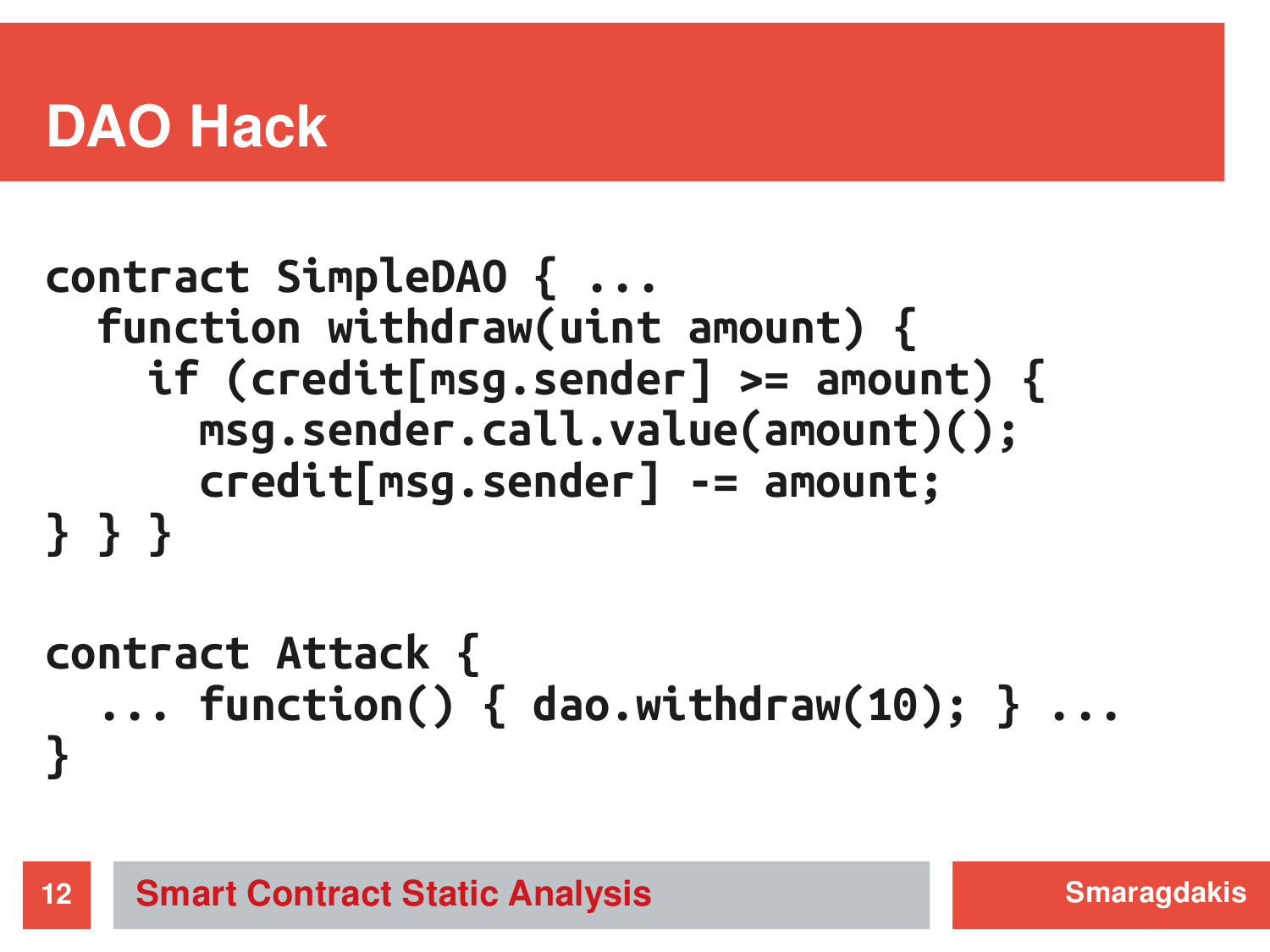# **Gigahorse Decompiler**

Go to http://contract-library.com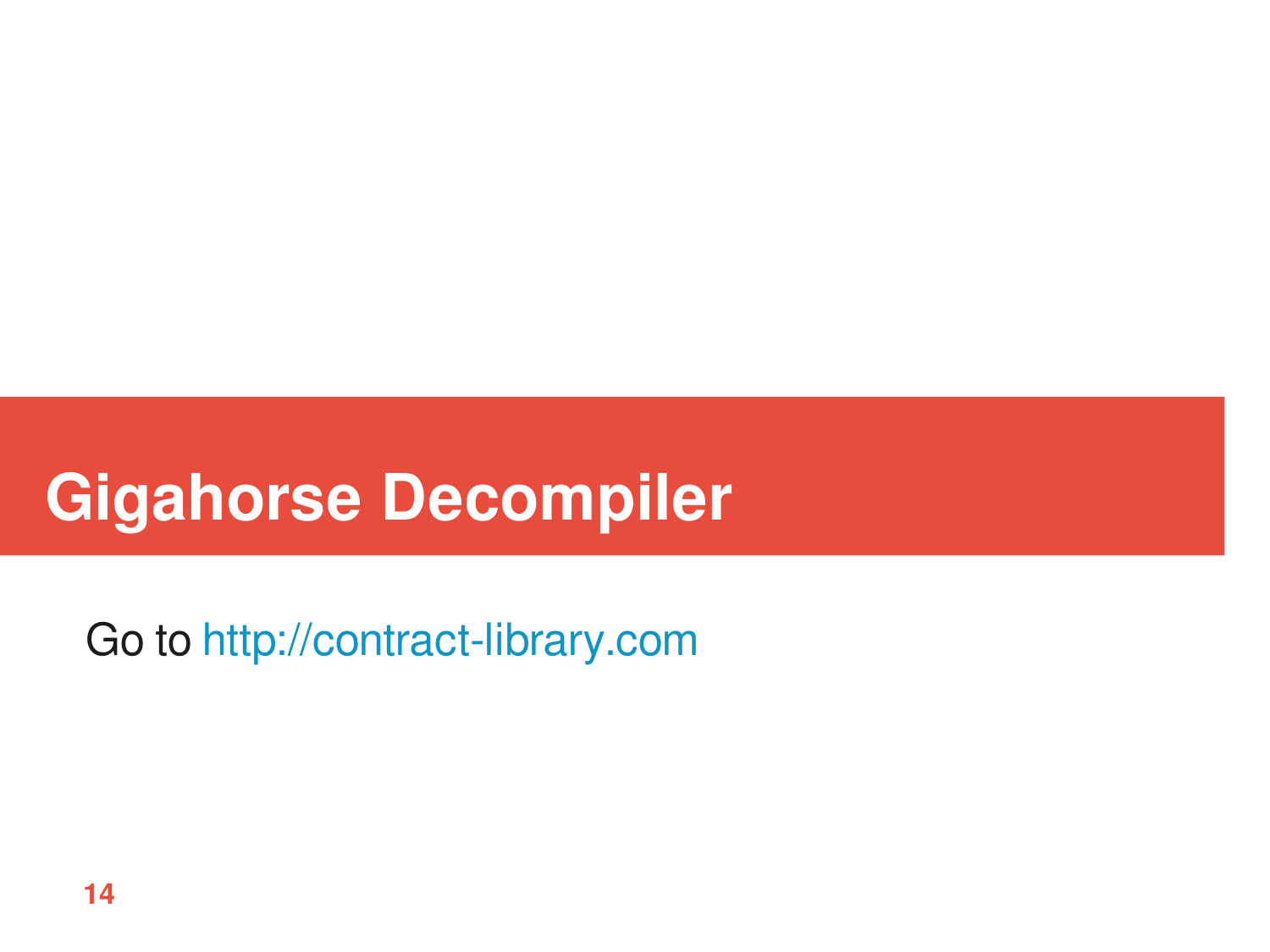## **EVM Bytecode Decompilation is Hard!**

- Ethereum vs. JVM/CIL bytecode
	- No data structures, objects, methods or types
	- Stack depth can be different under different control flow paths
	- All control-flow edges (jumps) are variables, not constants
	- All fu[nctions of a contract are fu](http://contract-library.com/)sed in one (jumps) transfer control)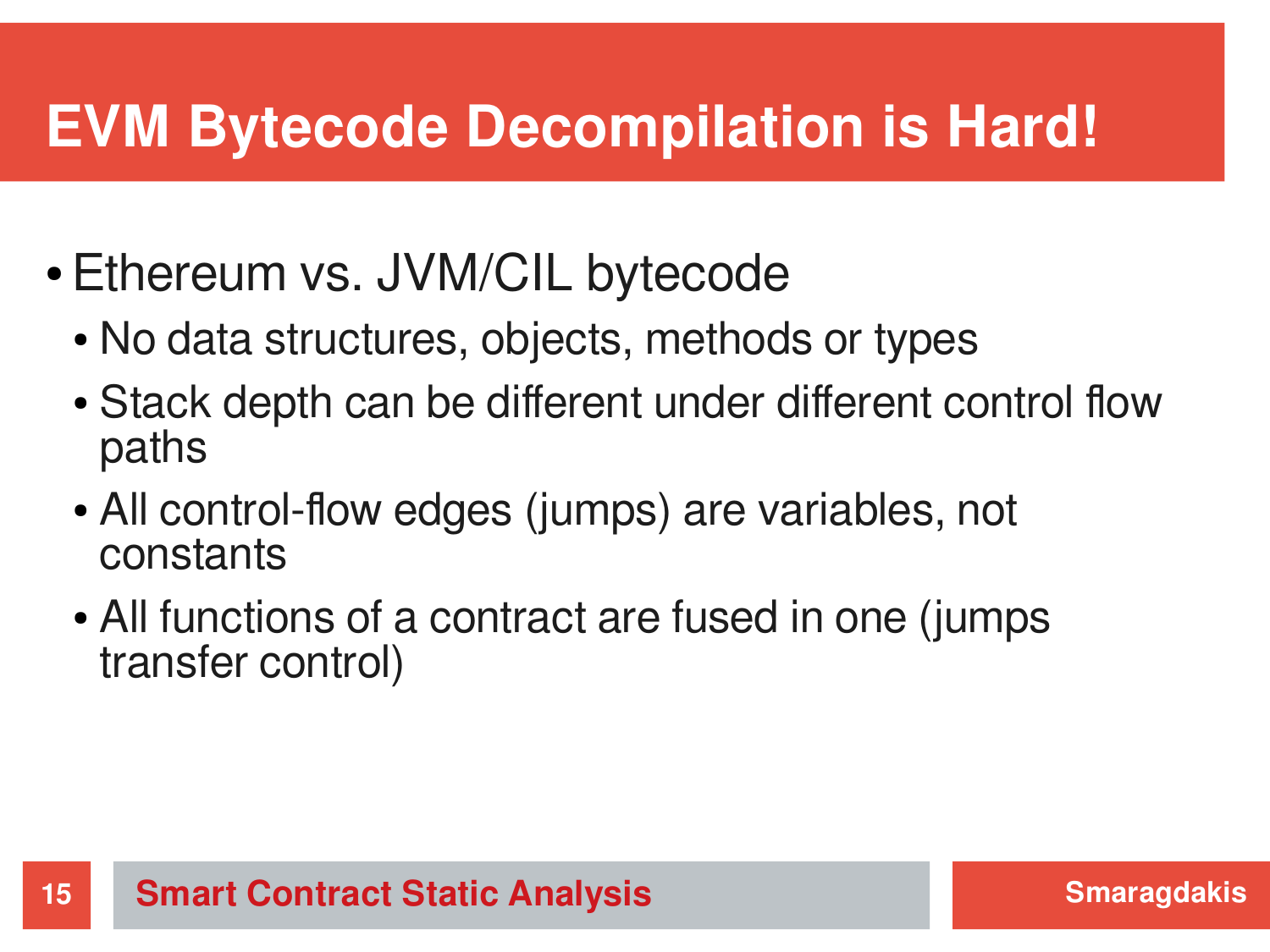## **Decompilation: Stratification Points**

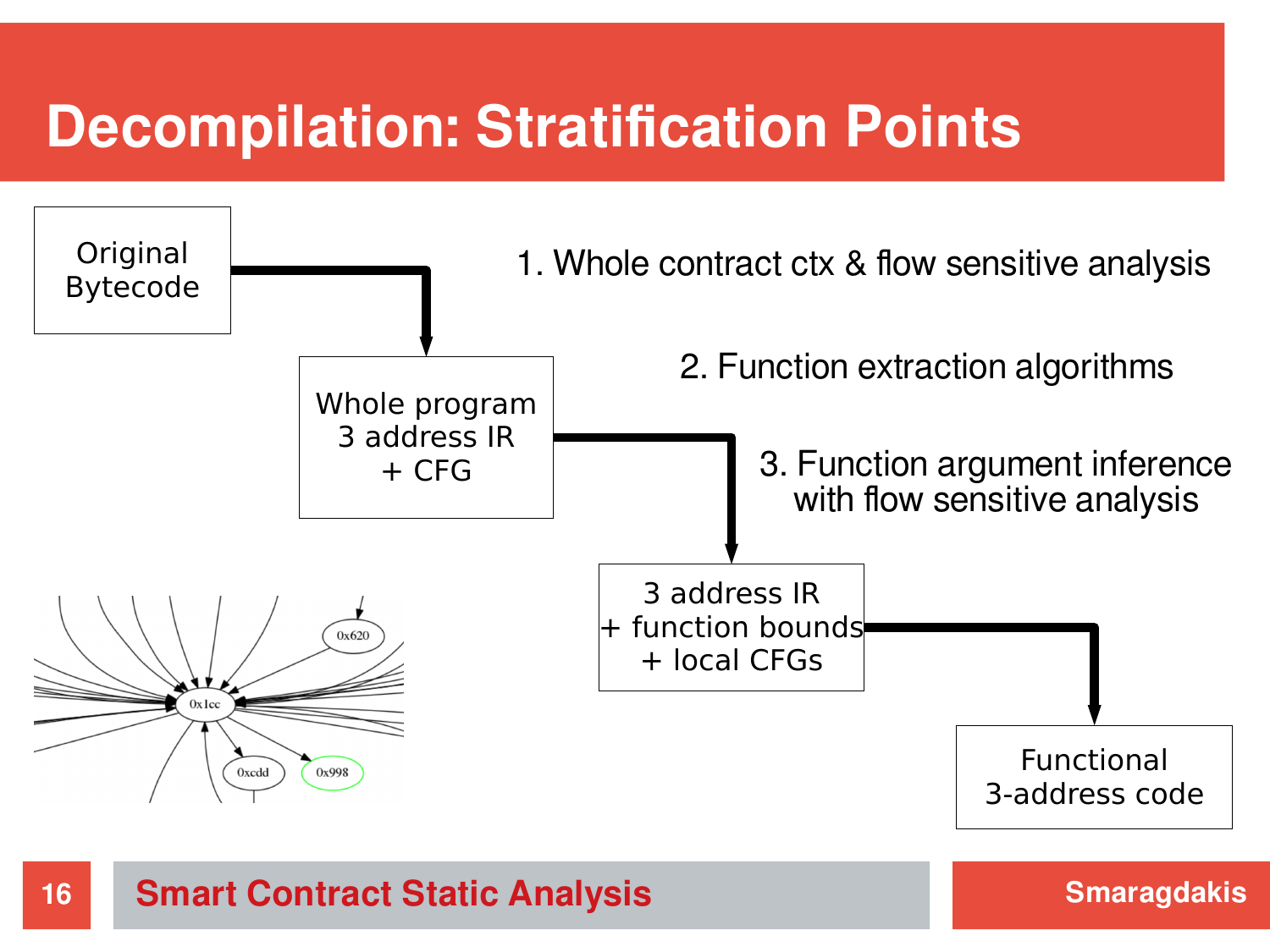#### **Large-Scale Recursion**



**17 Smart Contract Static Analysis Smart Contract Static Analysis Smart Contract Static Analysis**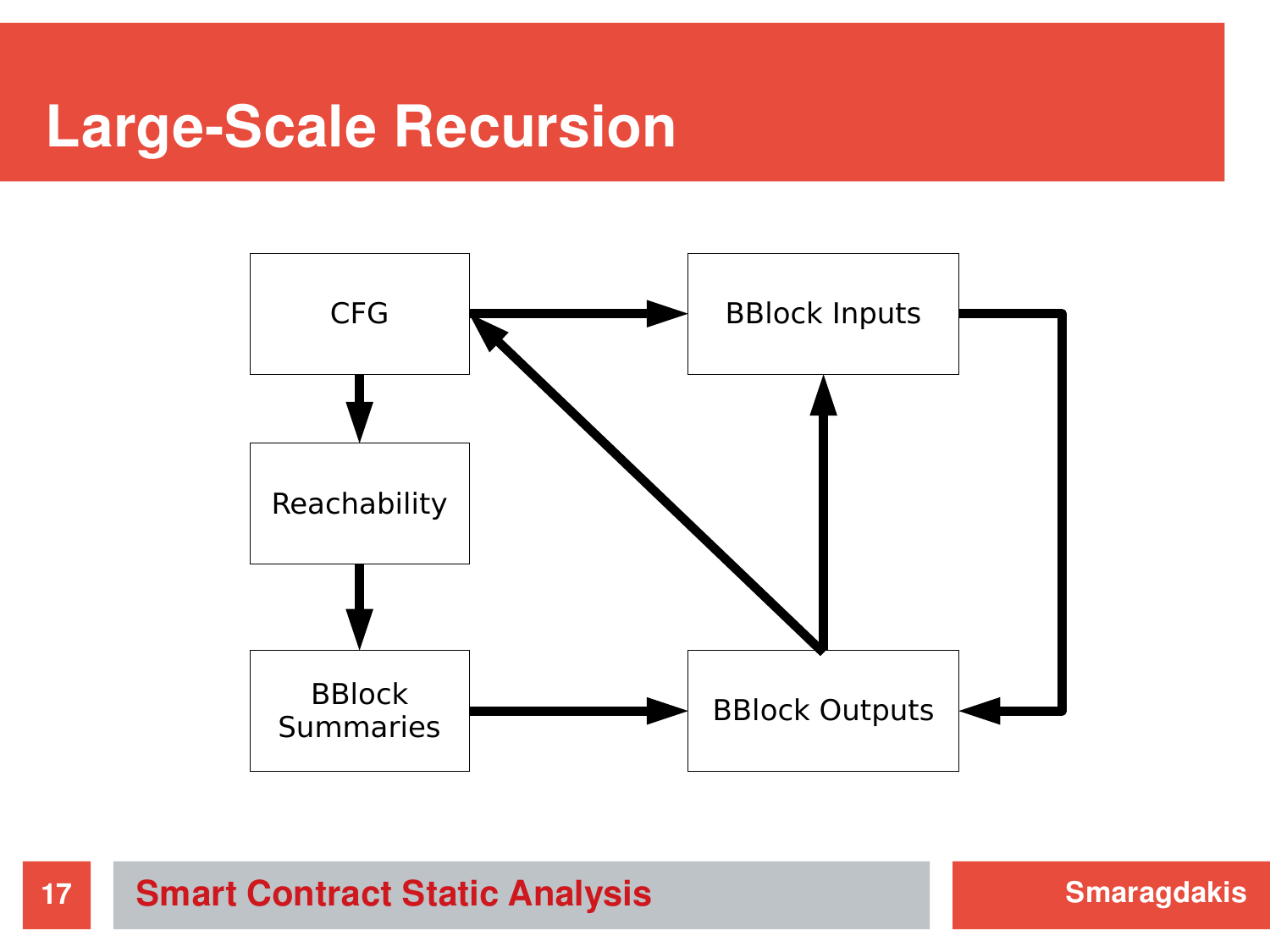#### **Heuristics: Functions That Return**

|      | PUSH4 <return> // return address</return> |                                       |
|------|-------------------------------------------|---------------------------------------|
|      | PUSH4 0xFF                                | // push data                          |
|      |                                           | PUSH4 <foo> // function address</foo> |
|      | <b>JUMP</b>                               | // jumps to 'foo'                     |
|      | return: JUMPDEST                          |                                       |
|      |                                           |                                       |
|      |                                           |                                       |
| foo: | <b>JUMPDEST</b>                           |                                       |
|      | <b>POP</b>                                | // pops data                          |
|      | <b>JUMP</b>                               | // jumps to 'return'                  |

**18 Smart Contract Static Analysis Smart Contract Static Analysis Smart Contract Static Analysis**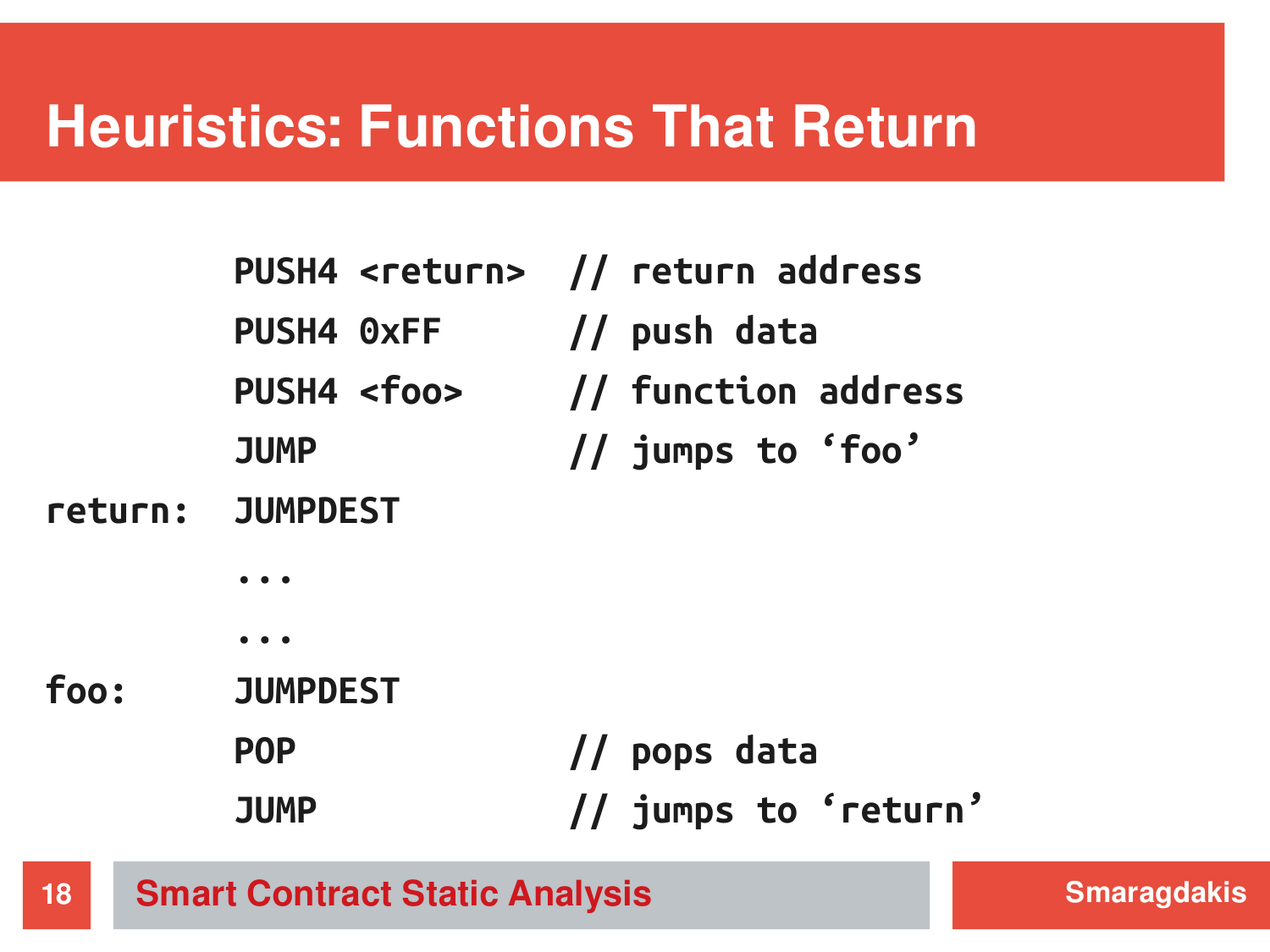#### **Heuristics: Functions That Return**

|         |                   | PUSH4 <return> // return address</return> |
|---------|-------------------|-------------------------------------------|
|         | PUSH4 0xFF        | / oush data                               |
|         | PUSH4 <foo></foo> | // fu ct                                  |
|         | <b>JUMP</b>       |                                           |
| return: | <b>JUMPDEST</b>   | Detect flows of                           |
|         |                   | <b>Return addresses</b>                   |
|         |                   |                                           |
| foo:    | <b>JUMPDEST</b>   |                                           |
|         | <b>POP</b>        | // pops data                              |
|         | <b>JUMP</b>       | // jumps to 'return'                      |
|         |                   |                                           |

**19 ISMET Contract Static Analysis 1986 1997 Smaragdakis**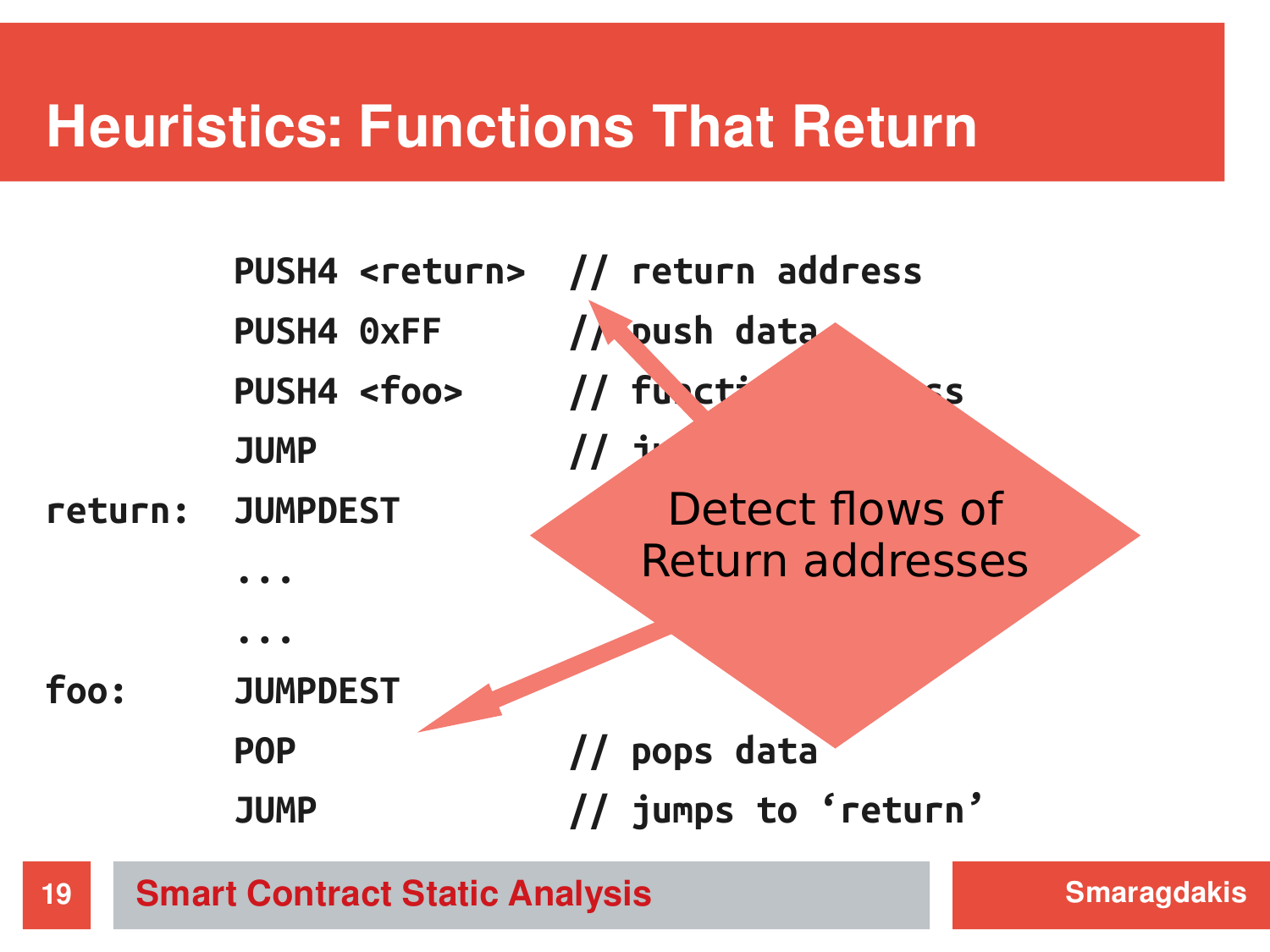# **Heuristics: Finding More Functions**

```
do {
  \mathbf{Infunction}_{i}(block, block, block) \leftarrow \mathbf{FunctionEntry}_{i-1}(block). InFunctioni(next, func) ←
      InFunctioni(block, func),BlockEdge(block, next),
      !FunctionCalli-1(block, next), !Function_Exit(block).
```

```
 FunctionCalli(prev, block), FunctionEntryi(block) ←
   InFunctioni(block, f1), InFunctioni(block, f2), f1 != f2,
   BlockEdge(prev, block), !FunctionExit(prev), 
   !InFunctioni(prev, f1), !InFunctioni(prev, f2).
```

```
i = i + 1.
```
 $i = 1.$ 

**} until fixpoint(FunctionEntry)**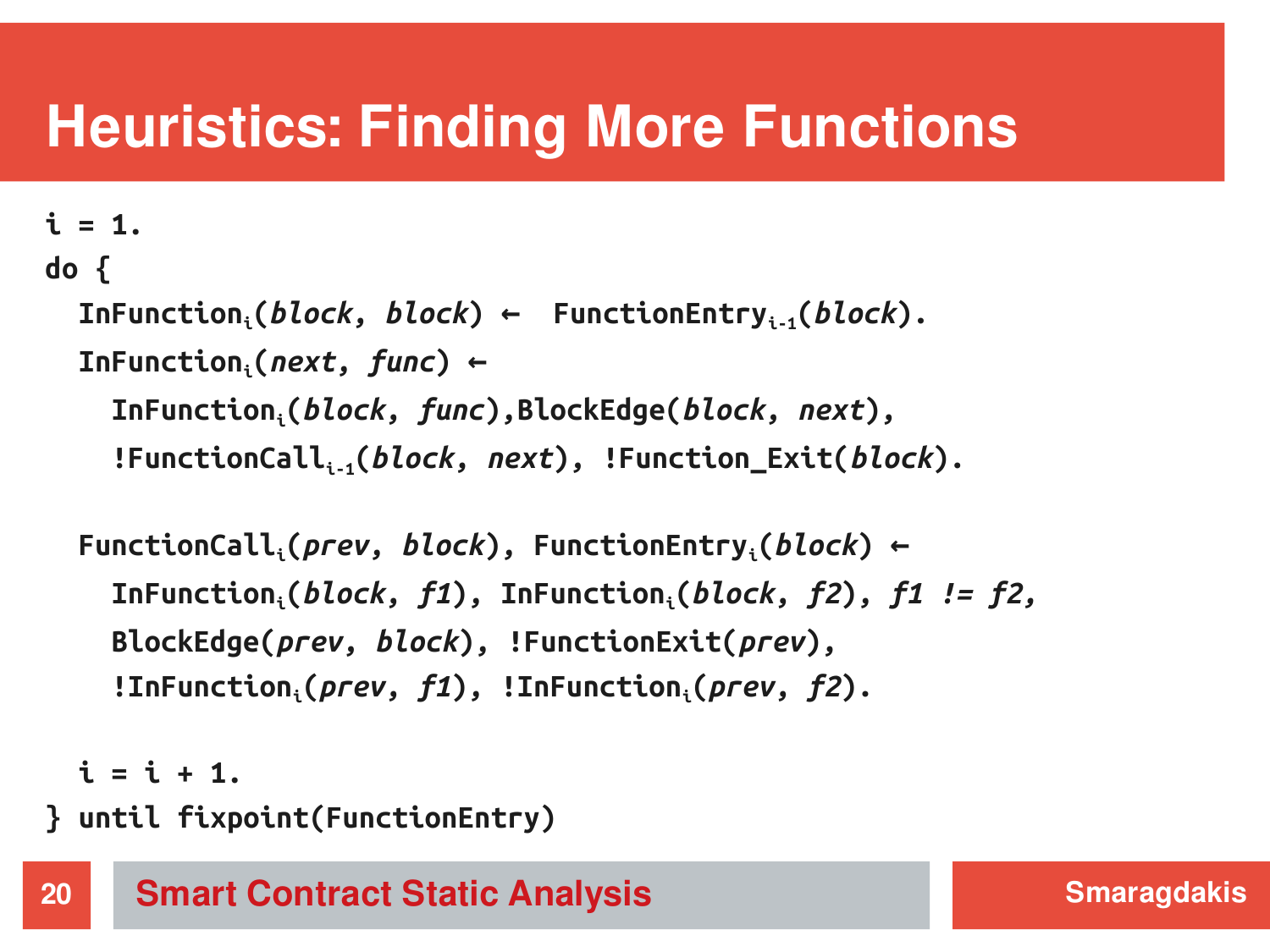### **Output IR After Function Arg Inference**

```
\piivate 0xa3b (va1, va2, va3) \rightarrow (int4, int16)
    f1 := CONST 0xa4b
    ret := CONST 0x3f
    v1, v2 := CALLPRIVATE(f1, ret, va2)
    r1 := SHA3(va2, va3)
    RETURNPRIVATE va1, r1, v1;
}
\piprivate 0xa4b(va1, va2) \rightarrow (int4, int16)
...
}
```